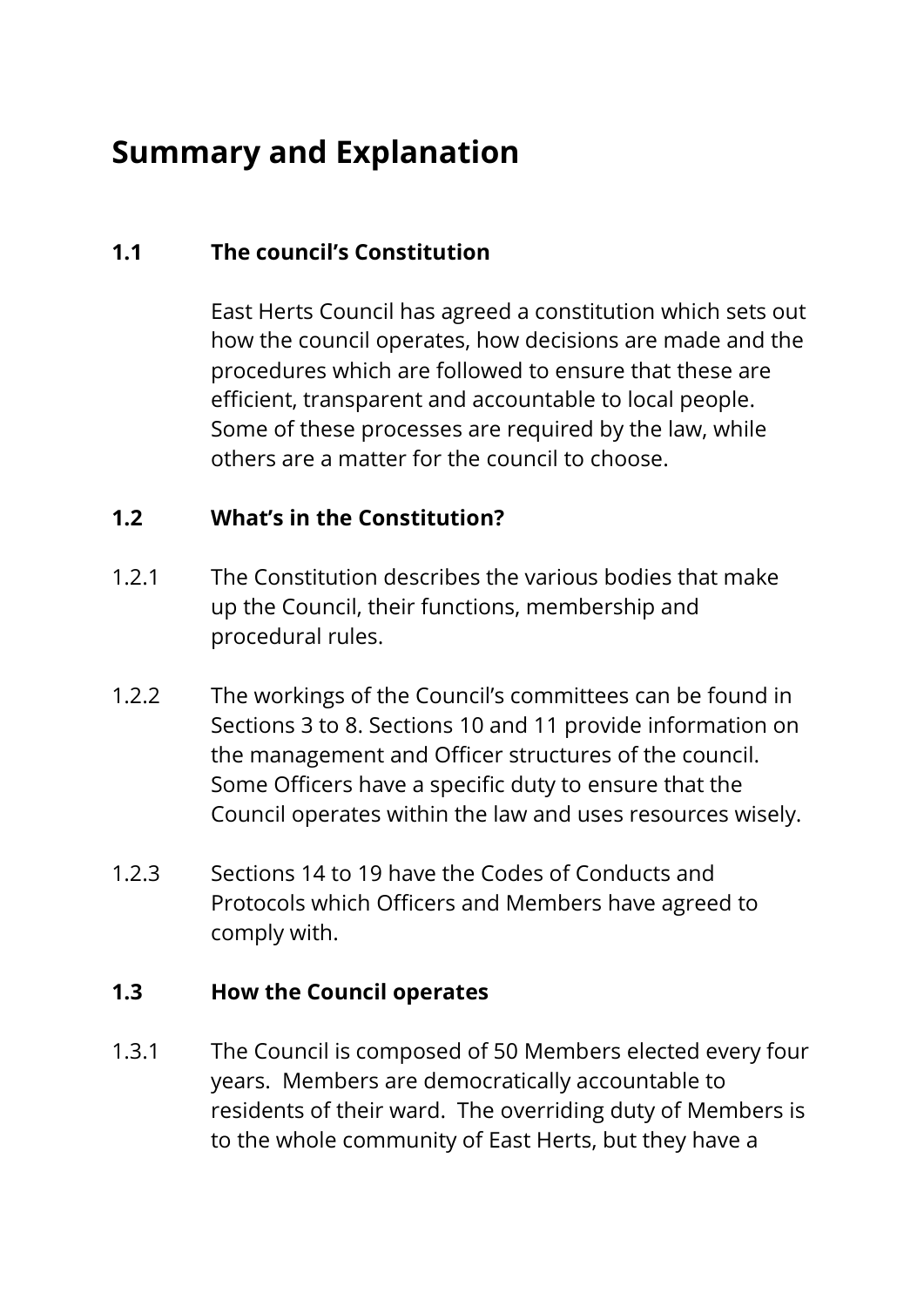special duty to their constituents, including those who did not vote for them.

- 1.3.2 Members have to agree to follow a code of conduct to ensure high standards in the way they undertake their duties. The Standards Committee, through the Monitoring Officer, trains and advises them on the code of conduct.
- 1.3.3 All Members meet together as the Council. Meetings of the Council are open to the public unless exempt or confidential matters are under discussion. At these meetings, Members decide the Council's overall policies and set the budget each year. The Council will appoint the Leader, agree the terms of reference of committees and make appointments to them. It will also approve the policy framework, holding to account the Executive and committees. There are public question times when any person may put forward questions.

#### **1.4 How Decisions Are Made**

1.4.1 The Executive is the part of the council which is responsible for most day-to-day decisions. The Executive is made up of the Leader, who is appointed by the Council, and between two and nine further Members, appointed by the Leader. When major decisions are to be discussed or made, these are published in advance in so far as they can be anticipated. If these major decisions are to be discussed with council officers at a meeting of the Executive, this will generally be open for the public to attend, except where exempt or confidential matters are being discussed. The Executive has to make decisions which are in line with the Council's overall policies and budget. If it wishes to make a decision which is outside the budget or policy framework, this must be referred to the Council as a whole to decide.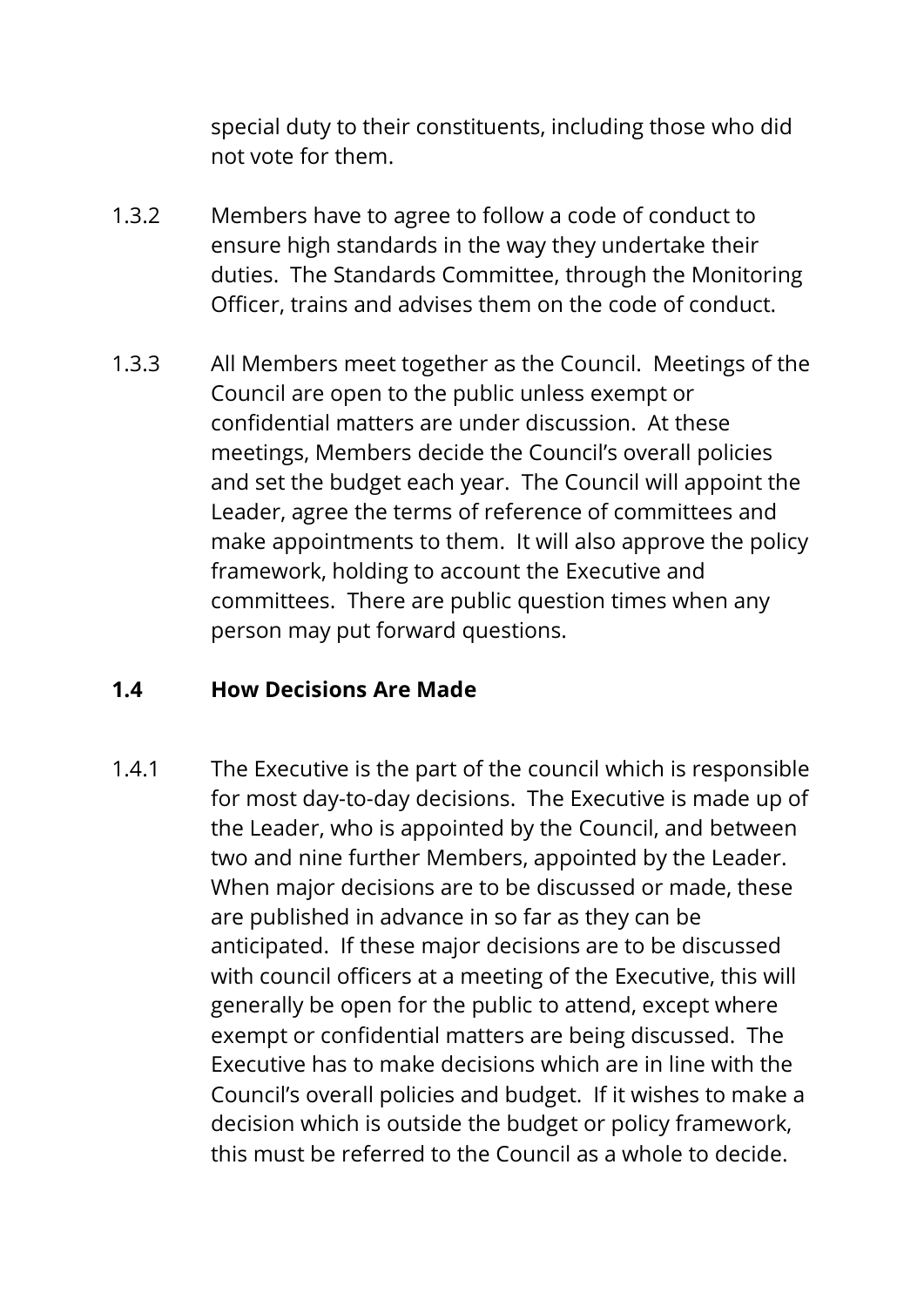### **1.5 Scrutiny**

- 1.5.1 There is one scrutiny committee the role of which is to:
	- (a) Hold the Executive to account for its actions;
	- (b) Advise on the development and implementation of new policy and corporate projects;
	- (c) Test whether existing policies and practices are effective and efficient and suggesting how they might be improved; and
	- (d) Ensure the rigour and objectivity of performance management and service reviews.
- 1.5.2 The work of the Overview and Scrutiny Committee leads to reports and recommendations which advise the Executive and the Council as a whole on improvements to its policies, budget and service delivery.
- 1.5.3 The Overview and Scrutiny Committee also acts as the mediator for call-ins. A call-in is when a minimum of four members argue that a decision which has been made by the Executive, but not yet implemented, is not the best option. The Committee's role is to consider whether the Executive decision will lead to the best practicable outcome.
- 1.5.4 The Overview and Scrutiny Committee may recommend that the Executive reconsiders the decision. The Committee may also be consulted by the Executive or the Council on forthcoming decisions and the development of policy.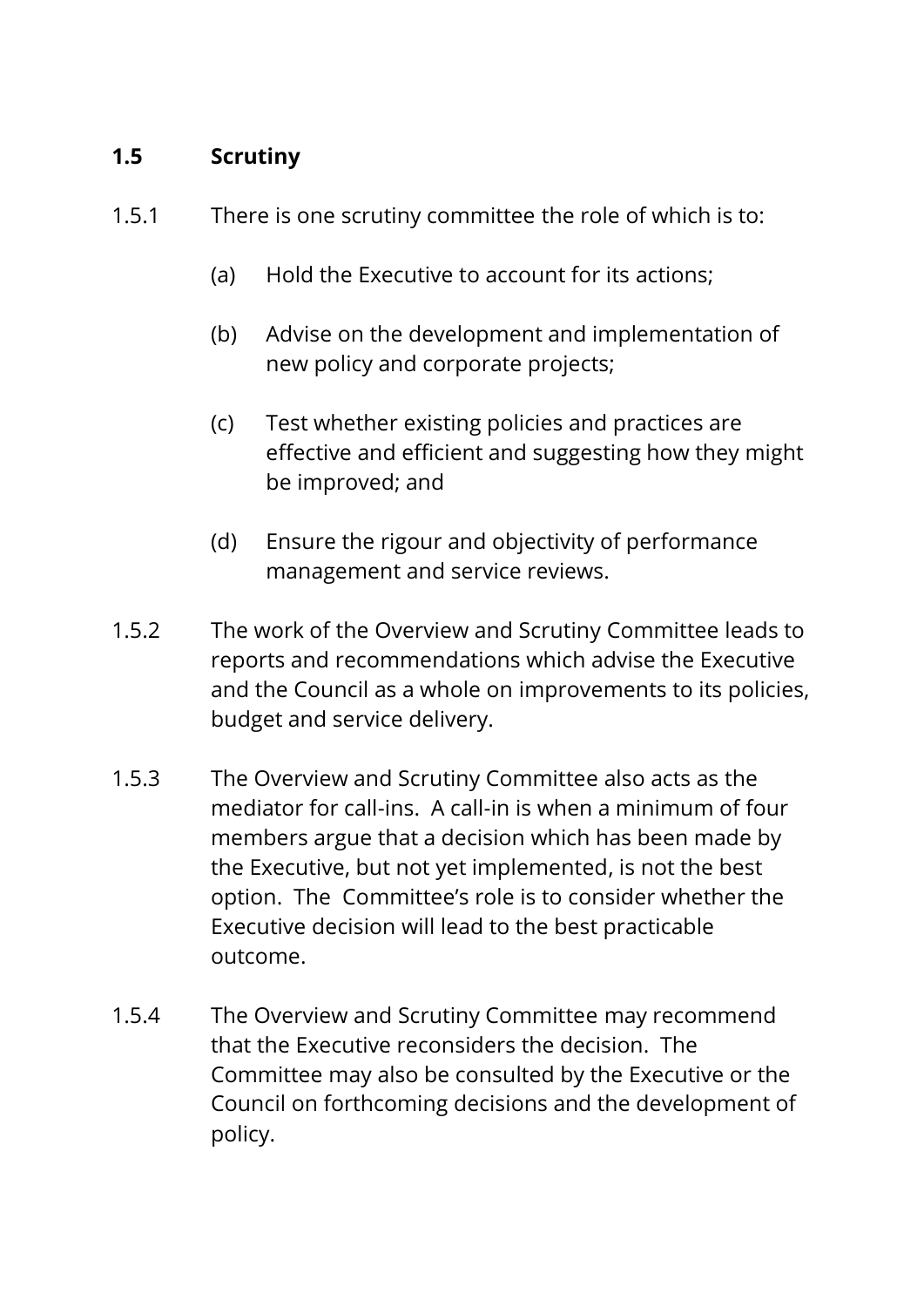## **1.6 The Council's Staff (Officers)**

1.6.1 The council has staff (referred to as 'Officers') to give advice, implement decisions and manage the day-to-day delivery of its services. Some Officers have a specific duty to ensure that the council acts within the law and uses its resources wisely. A protocol governs the relationships between officers and Members of the Council which is set out in Section 17 of this constitution.

### **1.7 Citizens' Rights**

- 1.7.1 Citizens have a number of rights in their dealings with the council. These are set out in more detail in Section 3e. Some of these are legal rights, whilst others depend on the council's own processes. The local Citizens' Advice Bureau can advise on individuals' legal rights.
- 1.7.2 Citizens have the right to:
	- (a) Vote at local elections if they are registered;
	- (b) Contact their local Member about any matters of concern to them;
	- (c) Obtain a paper copy of the constitution on payment of a reasonable fee (the constitution is also available online);
	- (d) Attend meetings of the Council and its committees except where, for example, exempt or confidential matters are being discussed;
	- (e) Petition to request a referendum on a mayoral form of executive;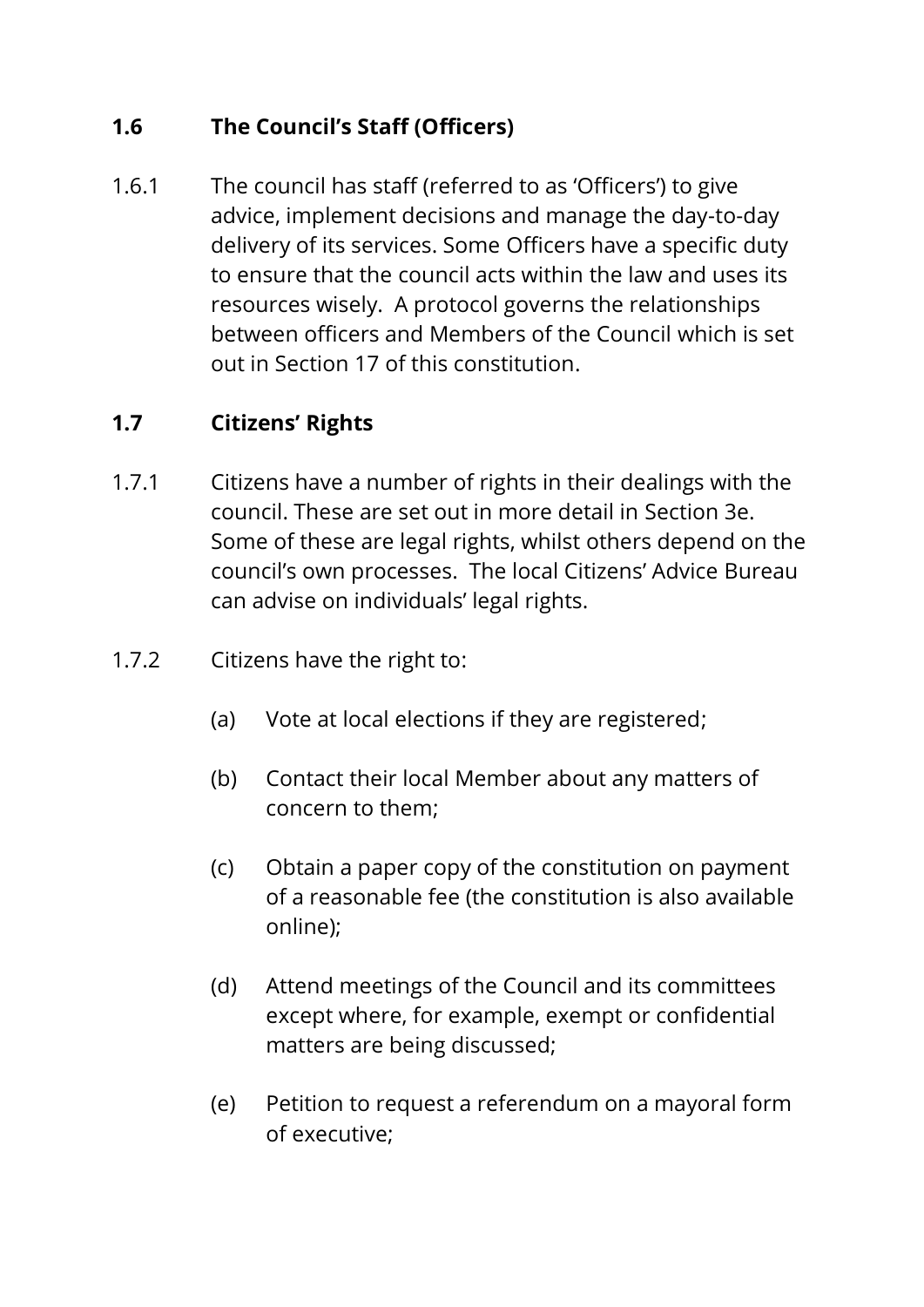- (f) Participate in the Council's question time and suggest topics for and contribute to investigations by the scrutiny committee;
- (g) Find out, from the council's Forward Plan, what major decisions are to be discussed by the Executive or decided by the Executive or officers, and when;
- (h) Attend meetings of the Executive where key decisions are being discussed or decided;
- (i) See reports and background papers, and any record of decisions made by the Council and Executive;
- (j) Complain to the council about its functions and services;
- (k) Complain to the Ombudsman if they think the council has not followed its procedures properly. However, they should only do this after exhausting the council's own complaints process first;
- (l) Complain to the Monitoring Officer if they have evidence which they think shows that a Member has not followed the council's Code of Conduct; and
- (m) Inspect the council's accounts and make their views known to the external auditor.
- 1.7.3 The council welcomes participation by its citizens in its work. For further information on your rights as a citizen, please contact Democratic Services at Wallfields, Pegs Lane, Hertford, Hertfordshire, SG13 8EQ email: [democratic.services@eastherts.gov.uk](mailto:democratic.services@eastherts.gov.uk) tel: 01279 655261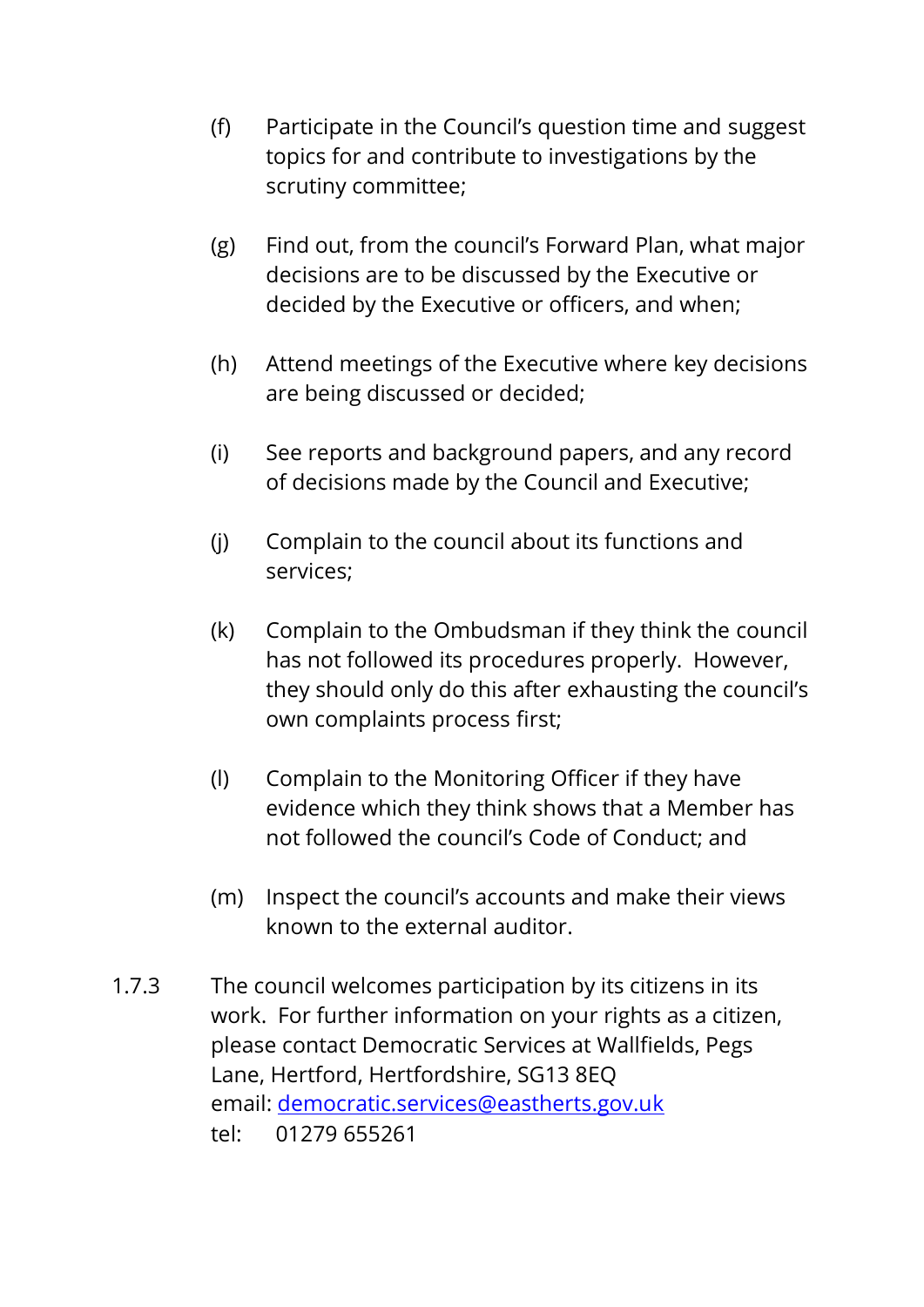#### **1.8 Admission to meetings**

- 1.8.1 All meetings of the Council, its Executive, scrutiny committee, committees, sub-committees and panels are open to the public.
- 1.8.2 There may be occasions when confidential information is to be discussed at a meeting. On such occasions, the Council must exclude the public. Similarly, when information of a certain specified nature (exempt information) is to be considered, the Council has the discretion to resolve to exclude the public from a meeting.
- 1.8.3 The public has a right of access to agendas and reports for meetings. These papers must be available for public inspection five clear days in advance of a meeting and also at a meeting. There is no right of access to reports containing confidential and/or exempt information.
- 1.8.4 When meetings are convened at short notice and the "five day rule" cannot apply, papers must be available from the time the meeting is convened.
- 1.8.5 Following a meeting, members of the public have a right of access to the agenda and reports considered at a meeting, with the exception of confidential and/or exempt items, and also the Minutes.
- 1.8.6 Decisions of the Executive and Key Decisions taken by Officers must be recorded. The record must also detail the reasons for a decision, any alternative options considered before reaching a decision and any declarations of interest. Records of decisions and any background papers must be made public.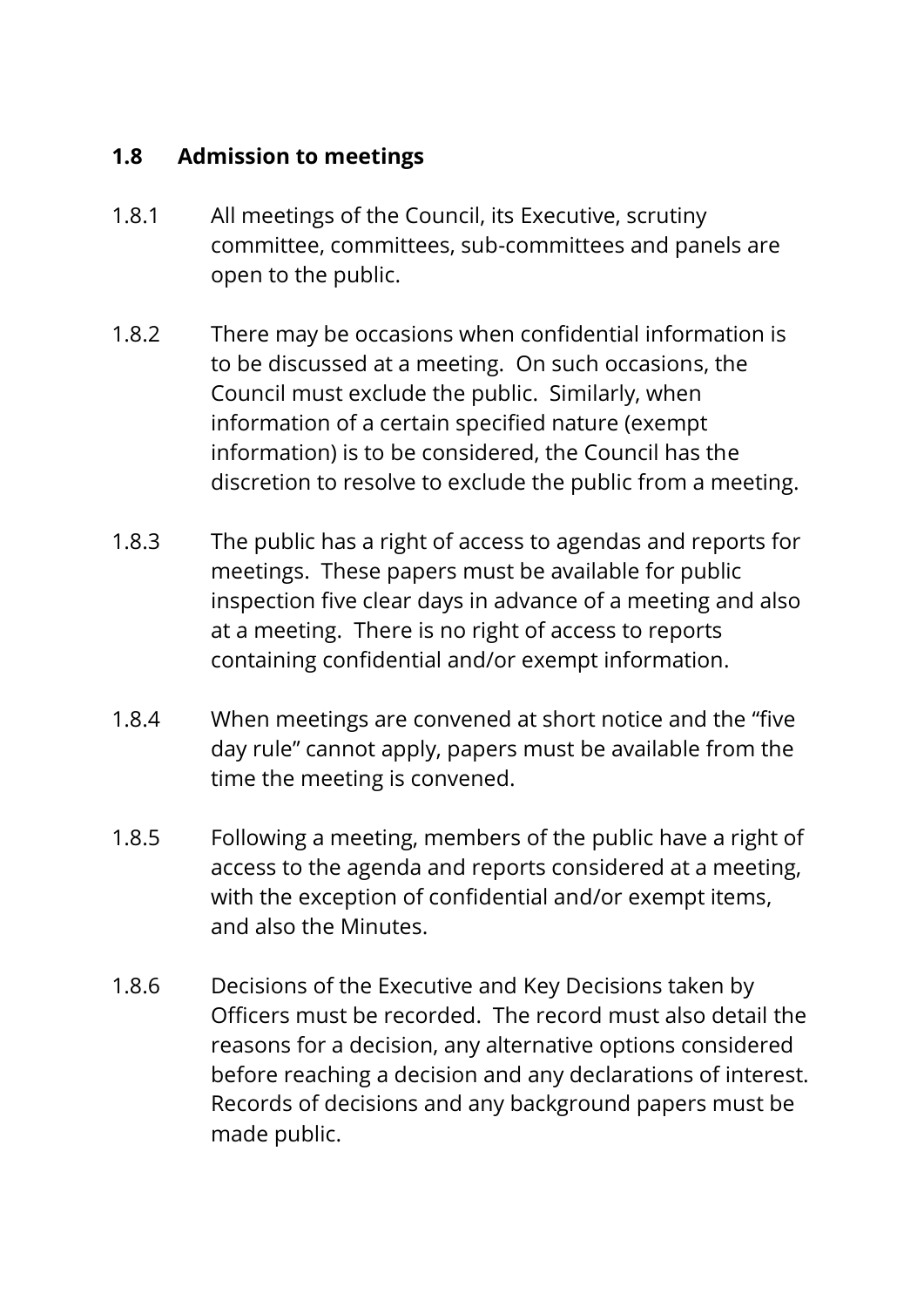# **Glossary**

The Constitution contains references which may be defined as follows:

| <b>Agent</b>                | A person or organisation acting on behalf<br>of the council or on behalf of another<br>organisation.                                                                                                                                                                                                                     |
|-----------------------------|--------------------------------------------------------------------------------------------------------------------------------------------------------------------------------------------------------------------------------------------------------------------------------------------------------------------------|
| <b>Approved Duties</b>      | Those meetings, events, etc, approved for<br>the purposes of claiming travel and<br>subsistence allowances.                                                                                                                                                                                                              |
| <b>Award Criteria</b>       | The criteria by which a successful<br>quotation or tender is to be selected.                                                                                                                                                                                                                                             |
| <b>Award Procedure</b>      | The procedure for awarding a contract.                                                                                                                                                                                                                                                                                   |
| <b>Background</b><br>papers | A list at the end of a report of those<br>documents used in compiling the report,<br>which must be available for inspection on<br>request by a Member or the public.                                                                                                                                                     |
| <b>Best Value</b>           | The duty, which Part I of the Local<br>Government Act 1999 places on local<br>authorities, to secure continuous<br>improvement in the way in which<br>functions are exercised, having regard to<br>a combination of economy, efficiency and<br>effectiveness as implemented by the<br>council. See also Value for Money. |
| <b>Bidder</b>               | Any person, firm or organisation who<br>asks to be or is invited to submit a<br>Quotation or Tender.                                                                                                                                                                                                                     |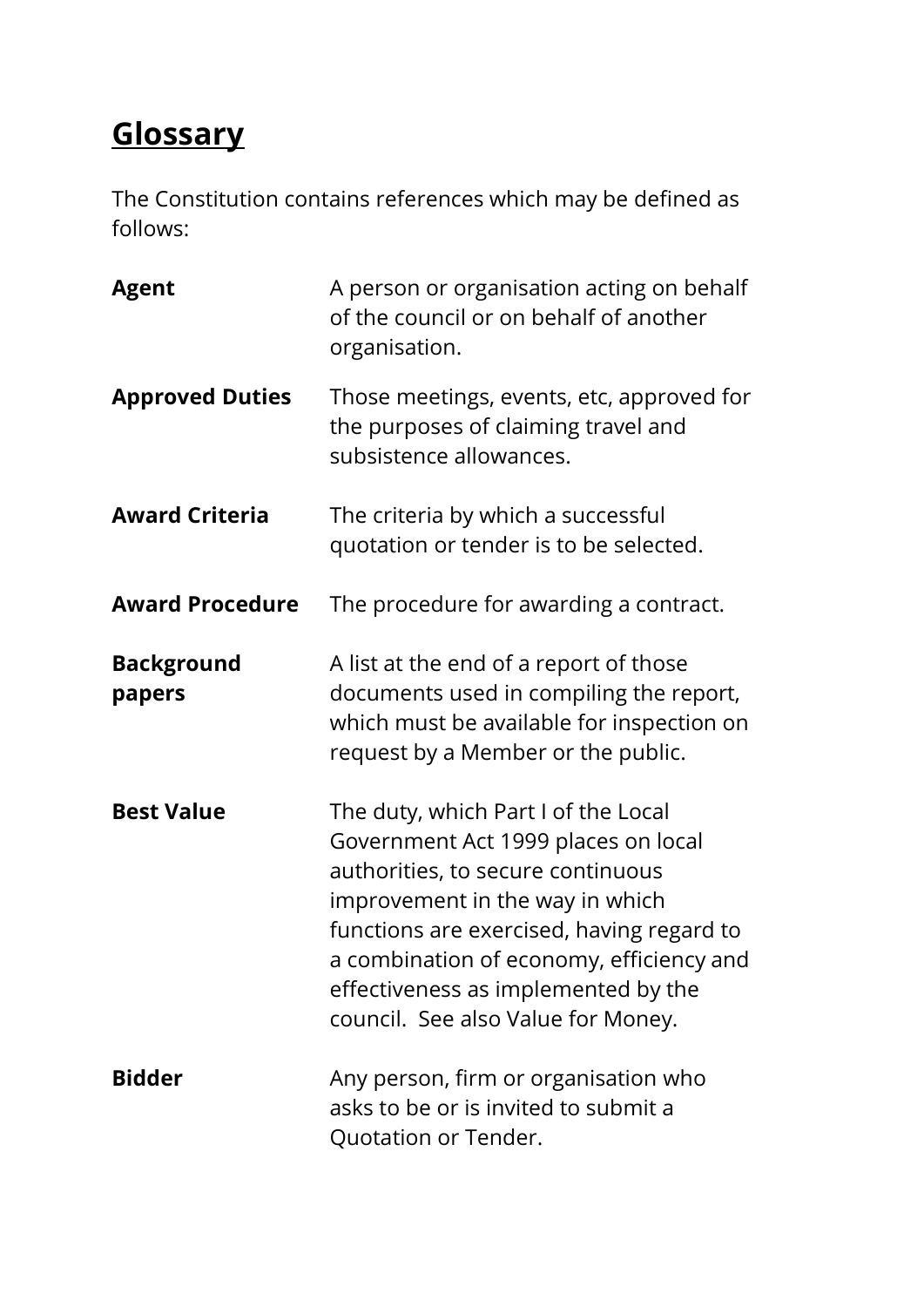| <b>Budget</b>                          | The revenue and capital budget in any<br>one year.                                                                                                                                                                                          |
|----------------------------------------|---------------------------------------------------------------------------------------------------------------------------------------------------------------------------------------------------------------------------------------------|
| Call-in                                | The process by which Scrutiny Members<br>may challenge or require further<br>information on an Executive decision.                                                                                                                          |
| <b>Chairman of</b><br><b>Committee</b> | The elected Chairman or in his or her<br>absence, the Vice Chairman. The term<br>may also apply to an elected Member<br>elected to preside in the absence of the<br>Chairman and Vice Chairman.                                             |
| <b>Chairman of</b><br>Council          | The Member elected by Council annually<br>to preside over meetings of the Council<br>and to act as the ceremonial head of the<br>Council.                                                                                                   |
| <b>Chief Officer</b>                   | As detailed at Part 2, Chapter 10 of the<br>Constitution, the Chief Executive and<br>statutory officers                                                                                                                                     |
| <b>Civic Year</b>                      | The period between annual meetings of<br>the Council, usually held in May.                                                                                                                                                                  |
| <b>Clarification</b>                   | A request for information from a bidder<br>during a procurement process. The<br>information, if supplied, is to be provided<br>to all Bidders. Alternatively additional<br>information to be supplied to all Bidders<br>during the process. |
| <b>Clear Days</b>                      | This excludes Sunday, Bank and Public<br>Holidays, the day of despatch of an<br>agenda, summons or notice (where<br>relevant), the day of the meeting (where                                                                                |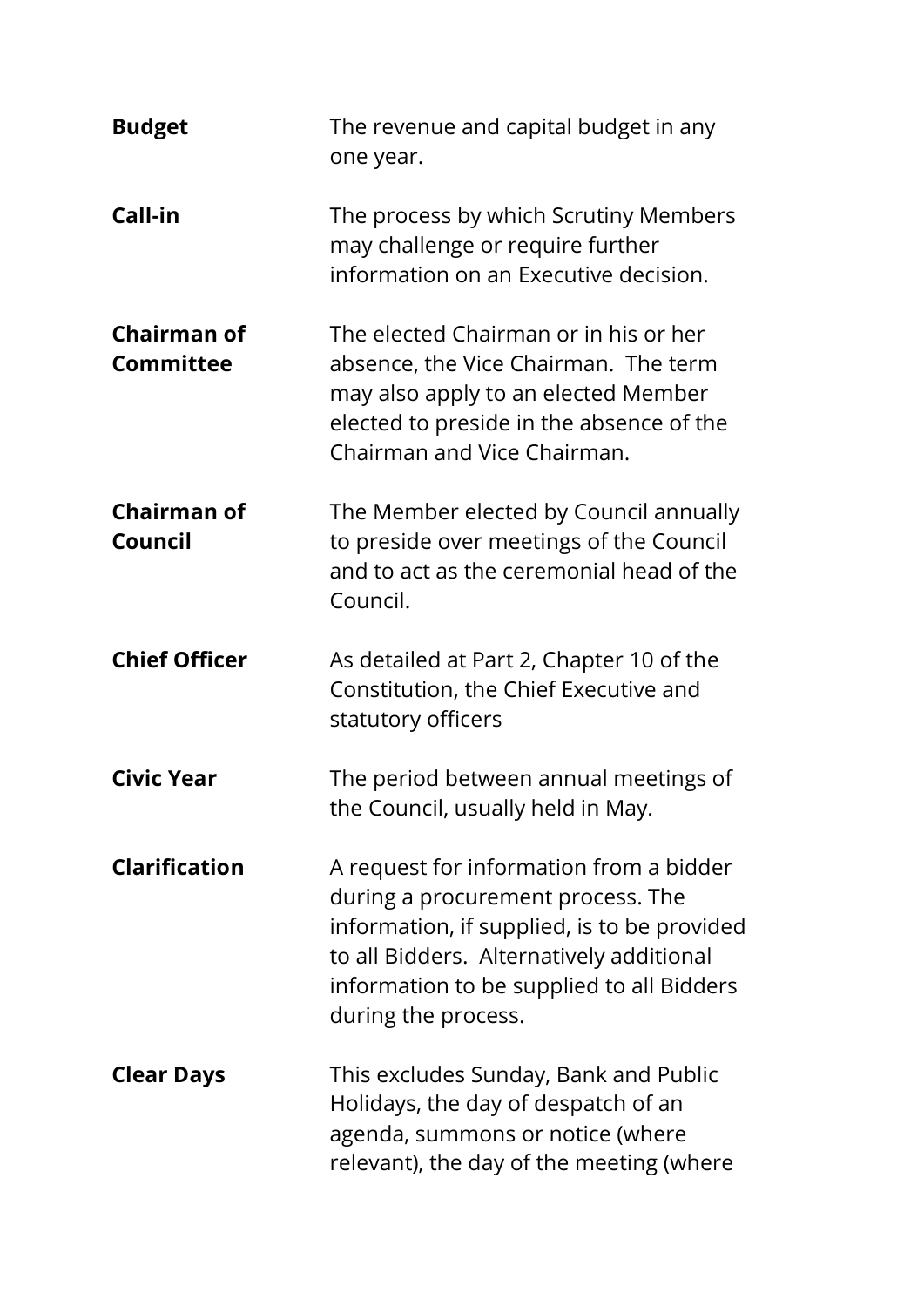relevant).

| <b>Committee</b>                          | A formal decision-making body which has<br>functions delegated to it by either Council<br>or the Executive.                                                                                                                                                                                                             |
|-------------------------------------------|-------------------------------------------------------------------------------------------------------------------------------------------------------------------------------------------------------------------------------------------------------------------------------------------------------------------------|
| <b>Confidential</b><br><b>Information</b> | As defined in Section 100A(3) of the Local<br>Government Act 1972, this covers<br>information provided to the council by a<br>Government department on terms, which<br>prohibit its disclosure and information,<br>which the council is prohibited from<br>disclosing by statute or by court order.                     |
| <b>Constitution</b>                       | The document describing the decision-<br>making arrangements for the council,<br>together with the detailed rules and<br>procedures for the operation of the<br>decision-making arrangements.                                                                                                                           |
| <b>Consultant</b>                         | Someone employed for a specific length<br>of time to work to a defined project brief<br>with clear outcomes to be delivered, who<br>brings specialist skills or knowledge to the<br>role, and where the council has no ready<br>access to officers with the skills,<br>experience or capacity to undertake the<br>work. |
| <b>Co-opted Member</b>                    | A non-elected person appointed to a<br>committee, sub-committee or panel on a<br>non-voting basis.                                                                                                                                                                                                                      |
| <b>Contract Award</b>                     | Process by which the successful bidder<br>and the unsuccessful bidders are advised<br>of the outcome of the evaluation.                                                                                                                                                                                                 |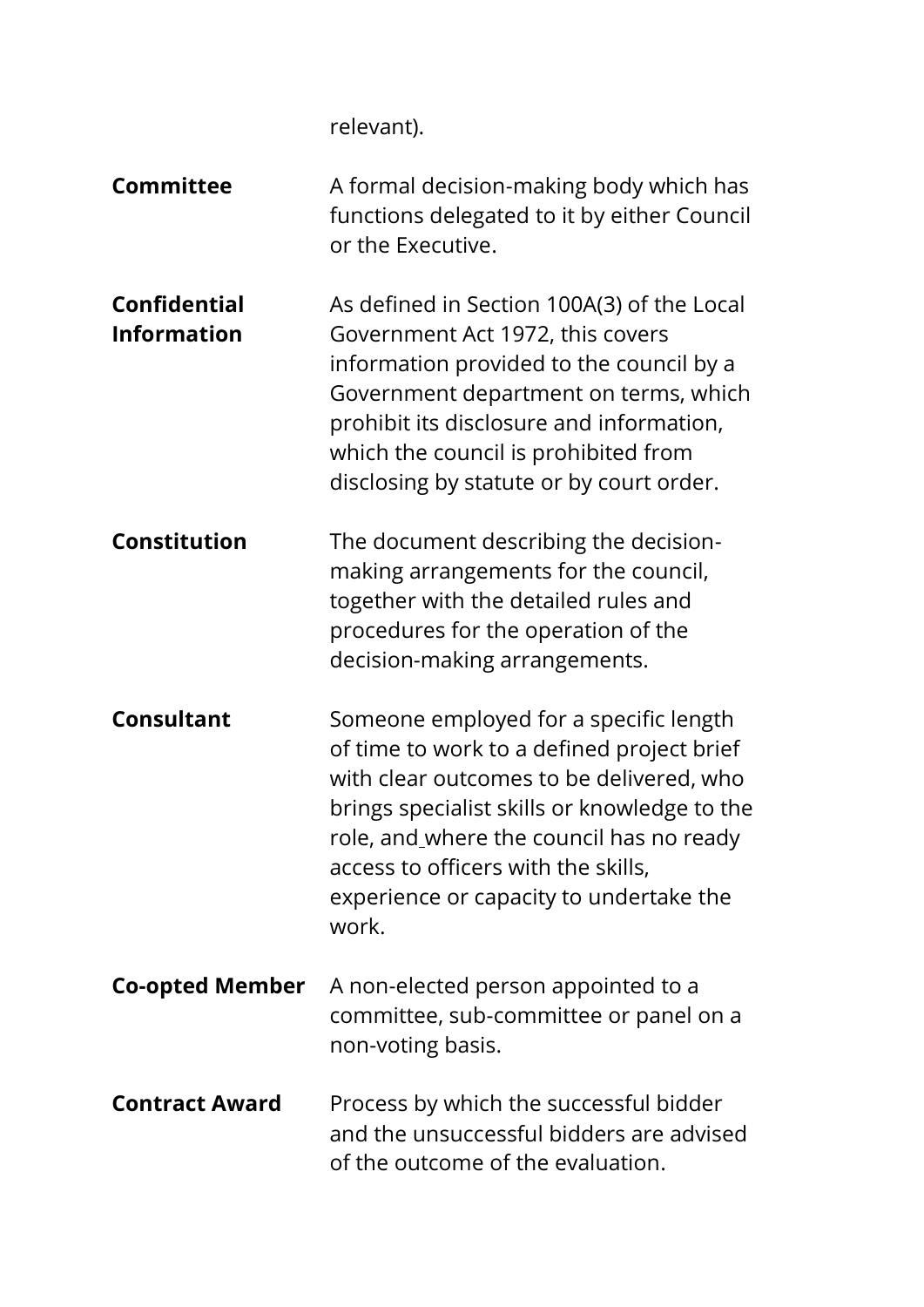| <b>Contract Register</b>                  | The register to be kept and maintained by<br>the Procurement Manager recording<br>details of all Renewable Contracts entered<br>into by the council.                                                              |
|-------------------------------------------|-------------------------------------------------------------------------------------------------------------------------------------------------------------------------------------------------------------------|
| <b>Contracting</b><br><b>Authority</b>    | An authority that has established a<br>Framework Agreement that is available<br>for use by other organisations within the<br>Public Sector.                                                                       |
| <b>Contracting</b><br><b>Decision</b>     | Any decisions which impacts on either the<br>procedure or the outcome of the process<br>to include:                                                                                                               |
|                                           | withdrawal of Invitation to Tender<br>whom to invite to submit a Quotation<br>or Tender<br>shortlisting<br>award of contract<br>termination of a contract                                                         |
| Council                                   | The principal decision-maker.                                                                                                                                                                                     |
| <b>Declaration of</b><br><b>Interests</b> | The requirement for Members to give<br>notice of their interests in matters related<br>to an item under consideration (see also<br><b>Disclosable Pecuniary Interests and</b><br><b>Non-Pecuniary Interests).</b> |
| <b>Delegated Powers</b>                   | The description of the level of authority<br>delegated to a committee, sub-<br>committee, panel, Executive Member or<br>Officer.                                                                                  |
| <b>Deputy Leader of</b>                   | The elected Member appointed by the                                                                                                                                                                               |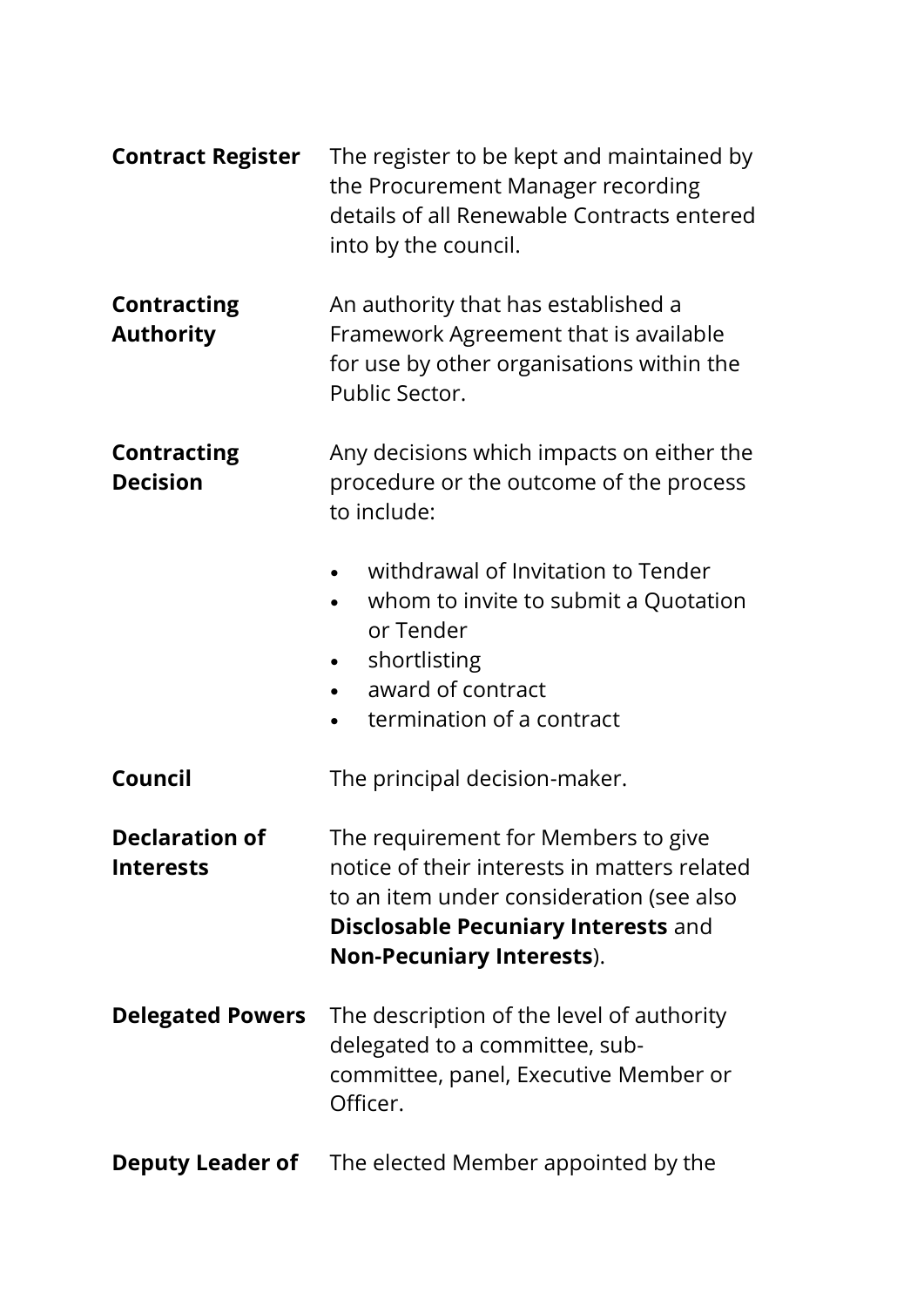| the Council                                                | Leader as Deputy Leader for a four year<br>term.                                                                                                                                                                                                |
|------------------------------------------------------------|-------------------------------------------------------------------------------------------------------------------------------------------------------------------------------------------------------------------------------------------------|
| <b>Disclosable</b><br><b>Pecuniary</b><br><b>Interests</b> | The requirement for Members to register<br>and declare any financial or beneficial<br>interests as defined in Part 5A - Members'<br>Code of Conduct, Appendix A                                                                                 |
| <b>EU Procedure</b>                                        | The procurement procedure required to<br>be followed by the EU where the Total<br>Value exceeds the EU Threshold.                                                                                                                               |
| <b>EU Threshold</b>                                        | The contract values at which the EU public<br>procurement directives apply, as<br>amended from time to time.                                                                                                                                    |
| <b>EU Treaty</b><br><b>Procedures</b>                      | The principles enshrined within the<br>various Treaties. Although these apply<br>directly to all procurement activity above<br>the EU Threshold, they should apply, as a<br>matter of good practice, to all<br>procurement regardless of value. |
| <b>European</b><br><b>Economic Area</b>                    | The members of the European Union and<br>Norway, Iceland and Liechtenstein.                                                                                                                                                                     |
| <b>Executive</b>                                           | The decision-making body of the Council<br>with responsibility for Executive functions.                                                                                                                                                         |
| <b>Executive</b><br><b>Members</b>                         | Those elected Members appointed to the<br>Executive by the Leader.                                                                                                                                                                              |
| <b>Exempt</b><br><b>Information</b>                        | As defined by Section 100(1) of the Local<br>Government Act 1972, this includes a<br>number of different categories of                                                                                                                          |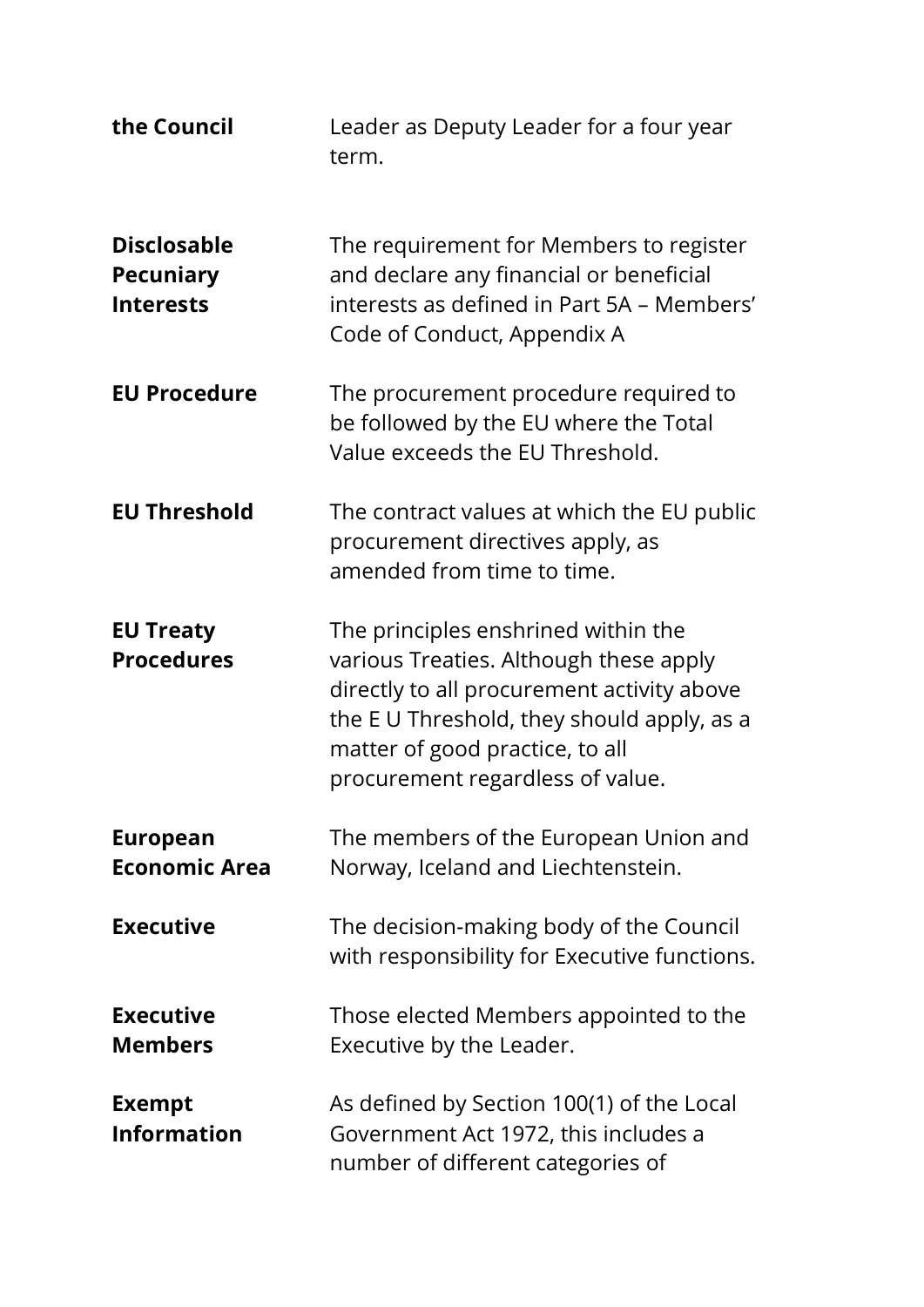|                                            | information, under which the council is<br>entitled to withhold certain reports from<br>the public (see Part 4B – Access to<br>Information Procedure Rules)                                                                                                                  |
|--------------------------------------------|------------------------------------------------------------------------------------------------------------------------------------------------------------------------------------------------------------------------------------------------------------------------------|
| <b>Extraordinary</b><br><b>Meeting</b>     | A meeting of the Council convened for<br>specific purposes.                                                                                                                                                                                                                  |
| <b>Financial</b><br><b>Procedure Rules</b> | The council's financial regulations<br>incorporated within the Constitution (see<br>Part 4G).                                                                                                                                                                                |
| <b>Financial Vetting</b>                   | The process by which officers appointed<br>by the Head of Strategic Finance and<br>Property to review the information<br>supplied by the Bidder or Bidders to<br>establish their financial suitability.                                                                      |
| <b>Five Day Rule</b>                       | Under the Local Government Act 1972 (as<br>amended by the Access to Information<br>1985) Act, the council is required to give<br>notice and make available, the agenda<br>and associated papers for five clear days.                                                         |
| <b>Formal Quotation</b>                    | The process of obtaining a Quotation<br>using the e-procurement portal. Officers<br>can either invite a number of suppliers to<br>submit Bids or alternatively, use the open<br>process whereby the project is advertised<br>generally and any supplier can submit a<br>bid. |
| <b>Forward Plan</b>                        | The published document which provides<br>the statutory notice of the intention by<br>the Executive, an Executive Member or an<br>Officer to make a key decision. The                                                                                                         |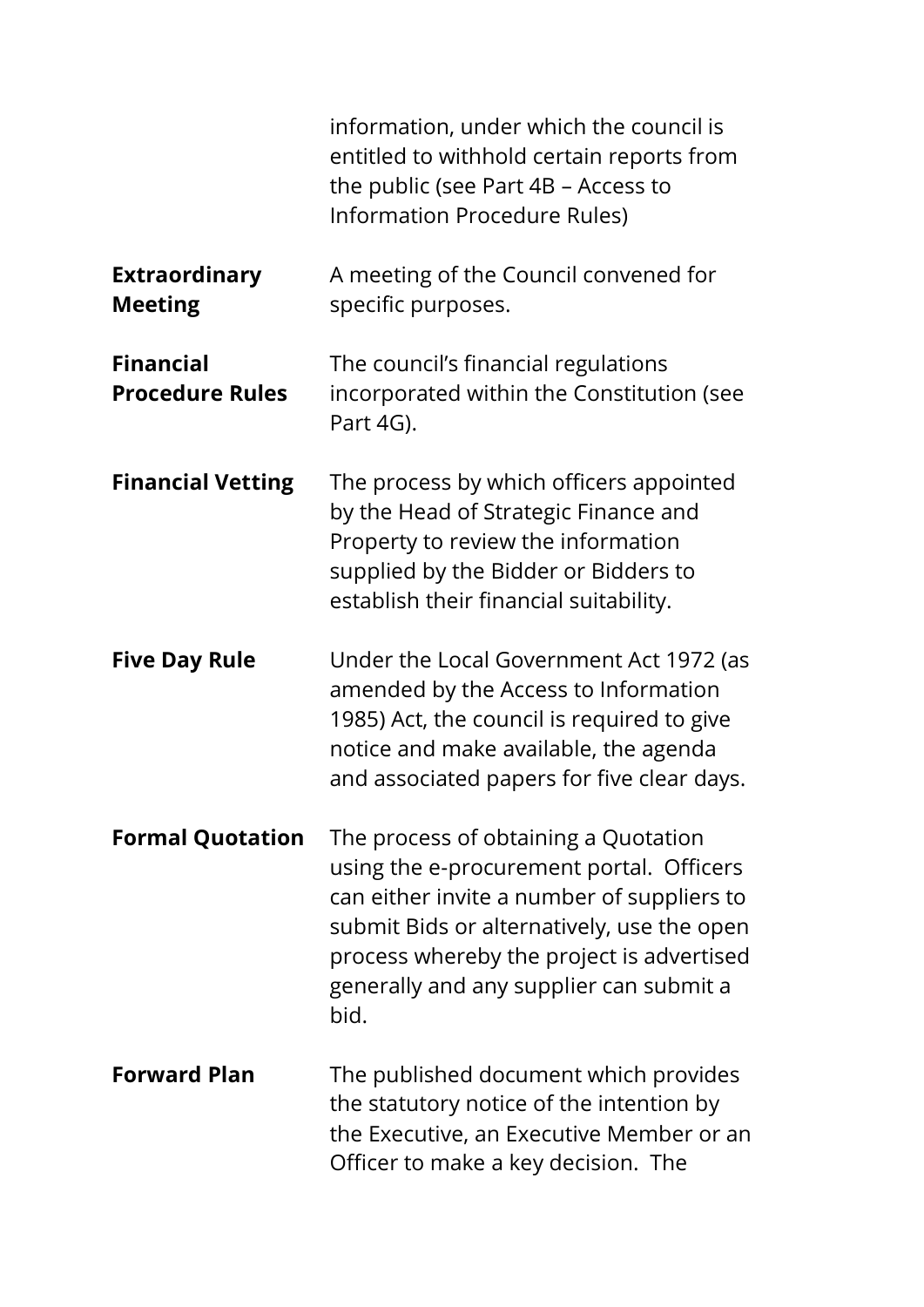|                                                      | document also sets out other scheduled<br>major decisions.                                                                                                                                                                                                                                                                                                                                                                |
|------------------------------------------------------|---------------------------------------------------------------------------------------------------------------------------------------------------------------------------------------------------------------------------------------------------------------------------------------------------------------------------------------------------------------------------------------------------------------------------|
| <b>Framework</b><br><b>Agreement</b>                 | An agreement between one or more<br>authorities and one or more economic<br>operators, the purpose of which is to<br>establish the terms governing contracts<br>to be awarded during a given period, in<br>particular with regard to price and, where<br>appropriate, the quantity envisaged.<br><b>Examples of Framework Agreements</b><br>include those awarded by the<br>Government Procurement Service and<br>others. |
| Government<br><b>Procurement</b><br><b>Agreement</b> | The successor agreement to the General<br>Agreement on Trade and Tariffs. The<br>main signatories other than those in the<br>European Economic Area are the USA,<br>Canada, Japan, Israel, South Korea,<br>Switzerland, Norway, Aruba, Hong Kong,<br>China, Liechtenstein and Singapore.                                                                                                                                  |
| Government<br><b>Procurement</b><br><b>Service</b>   | The Government Procurement Service<br>(formerly Office of Government<br>Commerce Buying Solutions).                                                                                                                                                                                                                                                                                                                       |
| <b>Group Leader</b>                                  | The Member identified by a political<br>group as its leader by notice in writing.                                                                                                                                                                                                                                                                                                                                         |
| <b>Head of Paid</b><br><b>Service</b>                | The Officer designated as such under<br>Section 4 of the Local Government and<br>Housing Act 1989 (see Part 2, Chapter 10).                                                                                                                                                                                                                                                                                               |
| <b>Hearing Panel</b>                                 | The quasi-judicial body responsible for<br>determining licensing matters referred to                                                                                                                                                                                                                                                                                                                                      |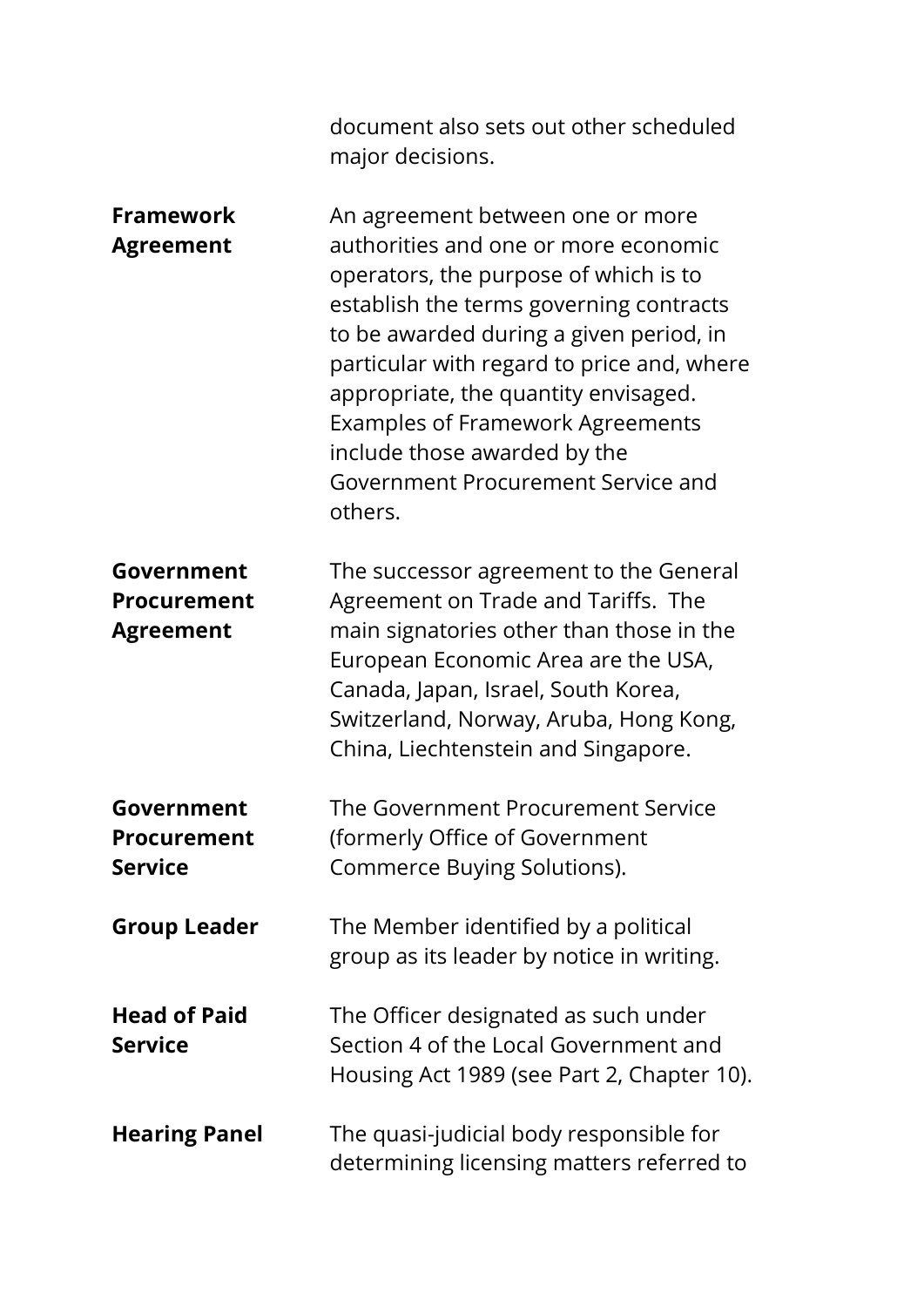|                                                | it (see Part 3B – Functions and<br>Responsibilities).                                                                                                                                                                                                                       |
|------------------------------------------------|-----------------------------------------------------------------------------------------------------------------------------------------------------------------------------------------------------------------------------------------------------------------------------|
| <b>Invitation to</b><br><b>Tender</b>          | Invitation to Tender documents in the<br>form required by the Contract Procedure<br>Rules.                                                                                                                                                                                  |
| <b>Key Decision</b>                            | As defined by the Local Authorities<br>(Executive Arrangements) (Meetings and<br>Access to Information) (England)<br>Regulations 2012, the most significant<br>decisions to be taken by the Executive. A<br>more specific definition can be found in<br>Part 2, Chapter 11. |
| Leader of the<br>Council                       | The elected Member elected by Council as<br>leader for a four year term.                                                                                                                                                                                                    |
| <b>Licensing</b><br><b>Authority</b>           | The Council exercising its duties and<br>responsibilities under the Licensing Act<br>2003.                                                                                                                                                                                  |
| <b>Local Choice</b><br><b>Functions</b>        | As detailed in Part 3A of the constitution,<br>the description of responsibility for local<br>choice functions under Section 13(3)(b) of<br>the Local Government Act 2000 to the<br>Council, the Executive, regulatory<br>committees and Officers.                          |
| <b>Member</b>                                  | An elected councillor (referred to as<br>Member) of the Council.                                                                                                                                                                                                            |
| Members'<br><b>Allowances</b><br><b>Scheme</b> | The scheme approved by Council on<br>recommendation from the independent<br>remuneration panel for the payment of<br>allowances to Members.                                                                                                                                 |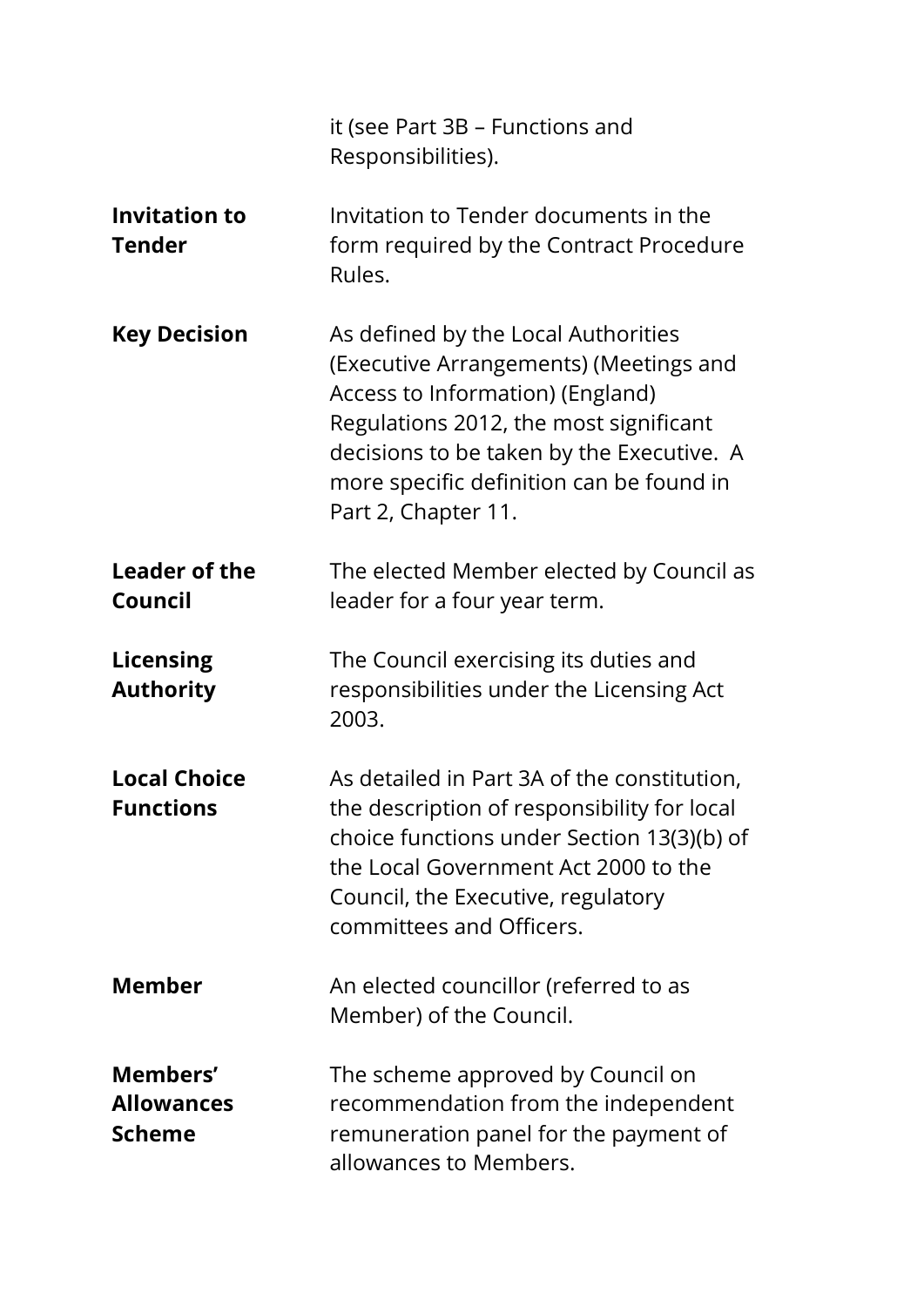| <b>Members' Code of</b><br><b>Conduct</b>                           | The Code adopted by the Council which<br>describes the conduct required of elected<br>or co-opted Members of the Council.                                                                                                  |
|---------------------------------------------------------------------|----------------------------------------------------------------------------------------------------------------------------------------------------------------------------------------------------------------------------|
|                                                                     | <b>Monitoring Officer</b> The Officer designated as such under<br>Section 5 of the Local Government and<br>Housing Act 1989 or his/her deputy (see<br>Part 2, Chapter 10).                                                 |
| <b>Nominated</b><br><b>Suppliers and Sub-</b><br><b>Contractors</b> | Those persons specified in a main<br>contract for the discharge of any part of<br>that contract.                                                                                                                           |
| Non-commercial<br>considerations                                    | Considerations which may either be<br>brought to the attention of an officer and<br>may be within his or her own knowledge<br>but have no significance when evaluating<br>a potential bidder.                              |
| <b>Non-Key Decisions</b>                                            | Executive decisions taken by the<br>Executive, Executive Committees,<br><b>Executive Members and Officers on less</b><br>significant matters in accordance with the<br>specified procedure (see Part 2, Chapter<br>$11$ ). |
| <b>Non-Pecuniary</b><br><b>Interests</b>                            | The requirement for Members to register<br>and declare any non-financial interests as<br>defined in Part 5A - Members' Code of<br>Conduct, Appendix A.                                                                     |
| <b>Officers</b>                                                     | The employees of the council.                                                                                                                                                                                              |
| <b>Officers' Code of</b><br><b>Conduct</b>                          | The Code adopted by the Council which<br>describes the conduct required of its<br>Officers.                                                                                                                                |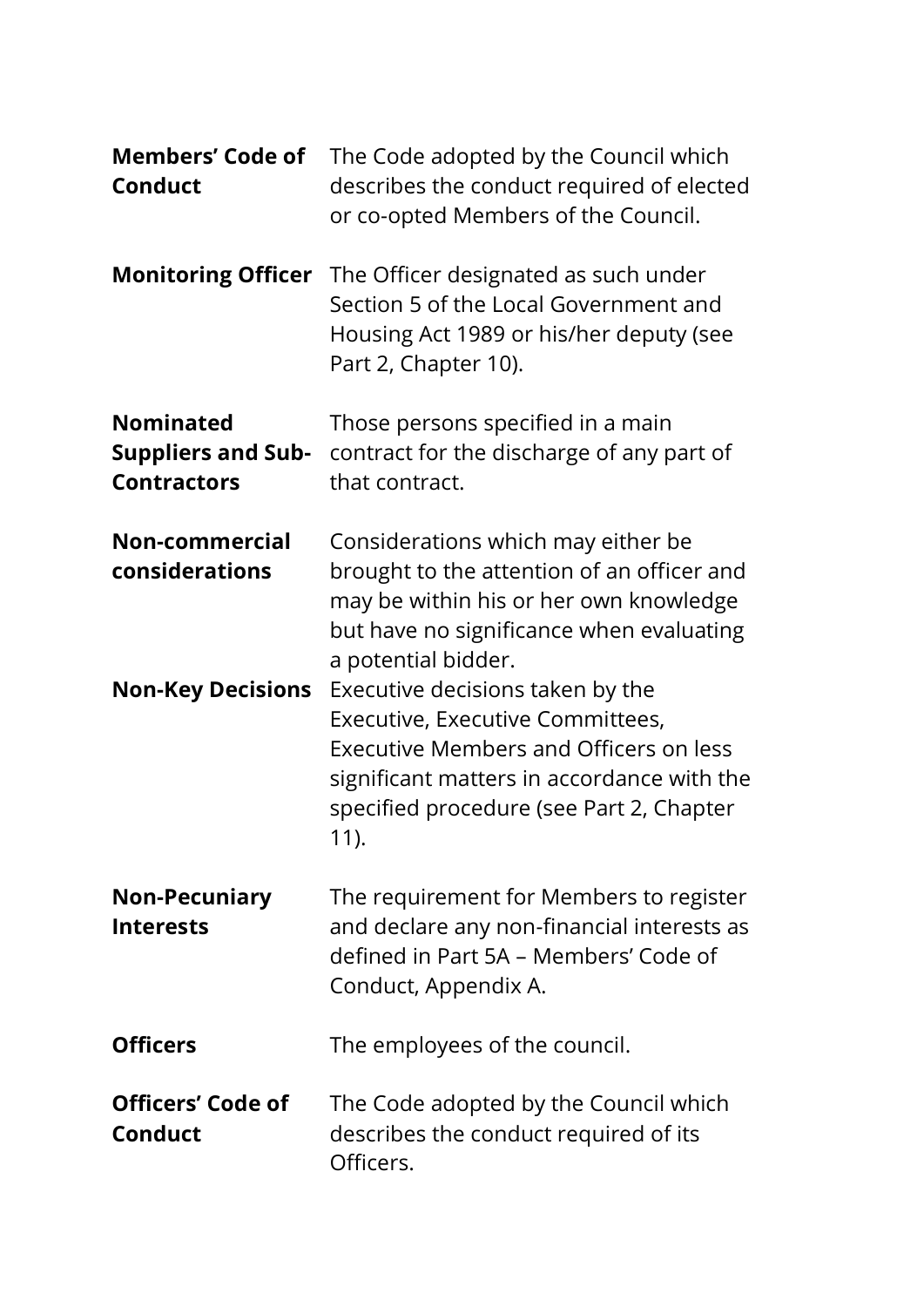| <b>Ordinary Meeting</b>                  | A meeting of the Council included in the<br>approved calendar of meetings.                                                                                                                                                          |
|------------------------------------------|-------------------------------------------------------------------------------------------------------------------------------------------------------------------------------------------------------------------------------------|
| <b>Outside Bodies</b>                    | External organisations which have invited<br>the council to nominate representative(s)<br>to serve on their management body.                                                                                                        |
| <b>Panel</b>                             | A formal group of Members with<br>functions delegated by a Committee or a<br>Sub-Committee.                                                                                                                                         |
| <b>Party Whip</b>                        | The Member within a political group<br>appointed by that group to manage<br>internal party discipline and activities.                                                                                                               |
| <b>Policy Framework</b>                  | The plans and strategies which together<br>make up the overarching policy direction<br>determined by Council (see Part 2,<br>Chapter 4).                                                                                            |
| <b>Political Group</b>                   | As defined in the Local Government<br>(Committees and Political Groups)<br>Regulations 1990, any group of at least<br>two Members who have notified the<br>council in writing that they wish to be<br>treated as a political group. |
| <b>Portfolio Holder</b>                  | Otherwise known as Executive Members,<br>those elected Members appointed to the<br>Executive with defined areas of<br>responsibility called portfolios.                                                                             |
| <b>Post Tender</b><br><b>Negotiation</b> | In limited circumstances negotiations can<br>take place with Bidders after the<br>evaluation process has been completed                                                                                                             |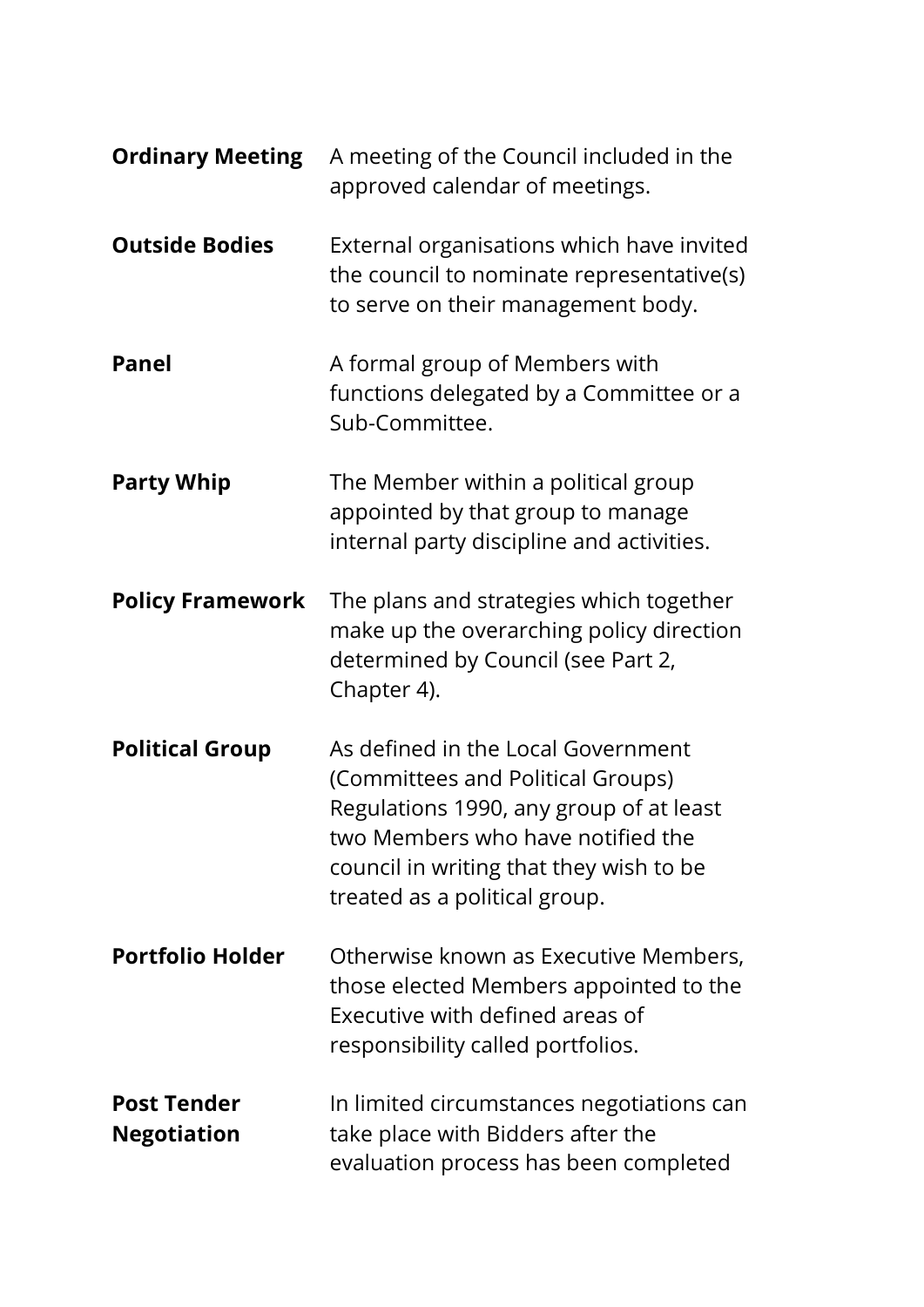|                                                             | and prior to the Contract Award.                                                                                                                                                                                                                                 |
|-------------------------------------------------------------|------------------------------------------------------------------------------------------------------------------------------------------------------------------------------------------------------------------------------------------------------------------|
| <b>Procurement</b><br><b>Strategy</b>                       | The document setting out the council's<br>corporate approach to procurement and<br>key priorities.                                                                                                                                                               |
| <b>Professional</b><br><b>Buying</b><br><b>Organisation</b> | An organisation established by one or<br>more<br>authorities for the sole purpose of setting<br>up Framework Agreements thereby<br>enabling collaborative purchasing.                                                                                            |
| <b>Proper Officer</b>                                       | The authorised Officer under statutory<br>enactments (see Part 3D - designation of<br>Proper Officers).                                                                                                                                                          |
| <b>Quasi-Judicial</b>                                       | A process of decision-making which is<br>similar to a court of law, in that each party<br>with an interest in the matter under<br>consideration has an opportunity to make<br>their case, following which a decision on<br>the facts and representation is made. |
| <b>Quick Quotation</b>                                      | A simplified Quotation process whereby a<br>number of Quotations are sought from at<br>least 3 suppliers without using the e-<br>procurement portal.                                                                                                             |
| Quorum                                                      | The minimum number of Members<br>required to be present for a meeting to<br>be properly convened.                                                                                                                                                                |
| <b>Quotation/Quote</b>                                      | A quotation of price and any other<br>relevant matter (without the formal issue<br>of an Invitation to Tender). See also Quick<br>Quotation and Formal Quotation.                                                                                                |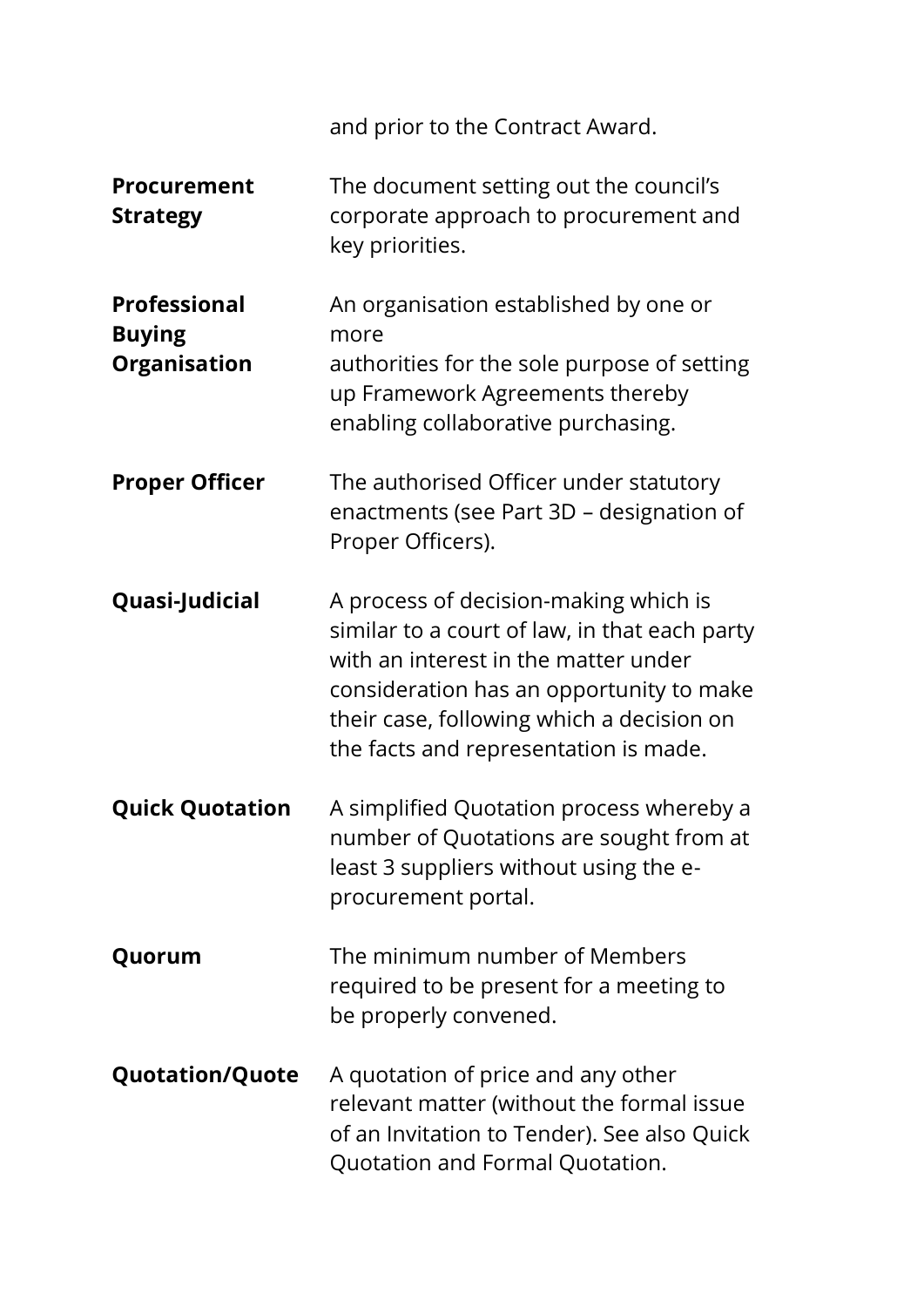| <b>Regulatory</b><br><b>Committees</b>  | Those Committees of the Council falling<br>outside the executive arrangements that<br>are charged with regulatory functions,<br>such as development management,<br>licensing, etc.                                                       |
|-----------------------------------------|------------------------------------------------------------------------------------------------------------------------------------------------------------------------------------------------------------------------------------------|
| <b>Relevant Contract</b>                | Contracts to which the Contract<br>Procedure Rules apply.                                                                                                                                                                                |
| Renewable<br><b>Contract</b>            | Contracts which are for repeatable<br>purchases of goods or services or works<br>and are not one-off purchases.                                                                                                                          |
| <b>Request for</b><br>Quotation         | Request for Quotation documents in the<br>form required by the Contract Procedure<br>Rules.                                                                                                                                              |
| <b>Scrutiny</b>                         | A process of holding the Executive to<br>account.                                                                                                                                                                                        |
| <b>Section 151</b><br><b>Officer</b>    | The Officer designated as such under<br>Section 151 of the Local Government Act<br>1972 (see Part 2, Chapter 10).                                                                                                                        |
| <b>Standard Terms</b><br>and Conditions | The terms and conditions agreed by the<br>council as being applicable in all contracts<br>as an alternative to either bespoke terms<br>and conditions or the terms and<br>conditions of the other party to the<br>contract or agreement. |
| <b>Statutory</b><br><b>Undertakers</b>  | The various companies and agencies with<br>legal rights to carry out certain<br>development and highways works, such<br>as utilities and telecoms.                                                                                       |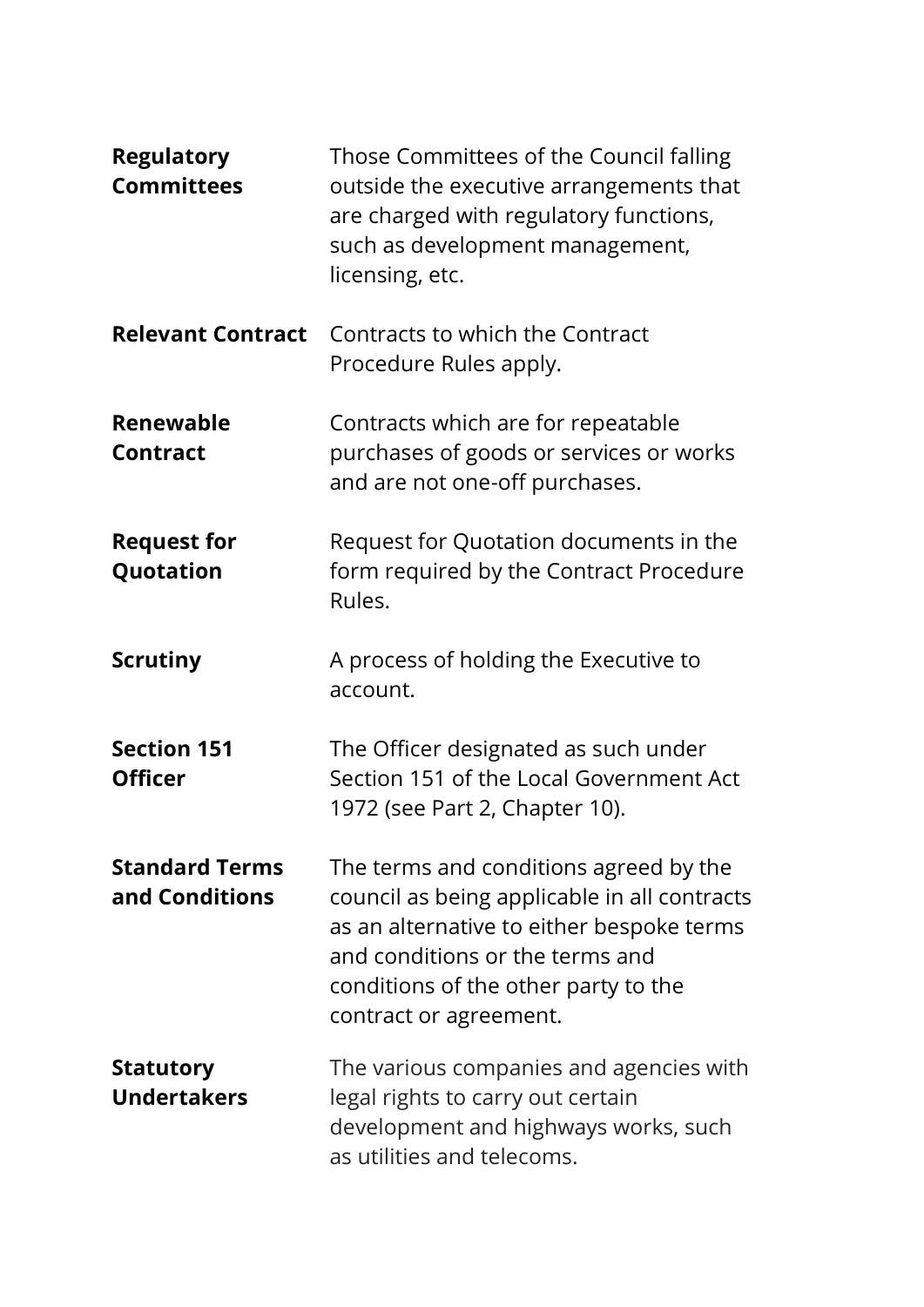| <b>Sub-Committee</b>                                                                                                   | A formal decision-making body with<br>functions referred or delegated to it by a<br>committee.                                                                                                                                                                                                                                                                                                                                                                                                                                                                                                                                                                |
|------------------------------------------------------------------------------------------------------------------------|---------------------------------------------------------------------------------------------------------------------------------------------------------------------------------------------------------------------------------------------------------------------------------------------------------------------------------------------------------------------------------------------------------------------------------------------------------------------------------------------------------------------------------------------------------------------------------------------------------------------------------------------------------------|
| <b>Task and Finish</b><br>Group                                                                                        | An informal group of Members<br>established by a Scrutiny Committee to<br>examine a specific issue.                                                                                                                                                                                                                                                                                                                                                                                                                                                                                                                                                           |
| <b>Tender</b>                                                                                                          | A candidate's proposal submitted in<br>response to an Invitation to Tender.                                                                                                                                                                                                                                                                                                                                                                                                                                                                                                                                                                                   |
| <b>Terms of</b><br>Reference                                                                                           | The description of what a committee, sub-<br>committee or panel may concern itself<br>with.                                                                                                                                                                                                                                                                                                                                                                                                                                                                                                                                                                   |
| <b>Total Value</b>                                                                                                     | The whole of the value or estimated value<br>(in money or equivalent value) for a single<br>procurement or disposal.                                                                                                                                                                                                                                                                                                                                                                                                                                                                                                                                          |
| <b>Transfer of</b><br><b>Undertakings</b><br>(Protection of<br><b>Employment)</b><br><b>Regulations 2006</b><br>(TUPE) | The regulations that apply where<br>responsibility for the delivery of works or<br>services for the council is transferred<br>from one organisation (for example a<br>private contractor or local authority in-<br>house team) to another (for example,<br>following a contracting out or competitive<br>tendering process) and where the<br>individuals involved in carrying out the<br>work are transferred to the new<br>employer. These regulations seek to<br>protect the rights of employees in such<br>transfers, enabling them to enjoy the<br>same terms and conditions, with<br>continuity of employment, as existed with<br>their former employer. |